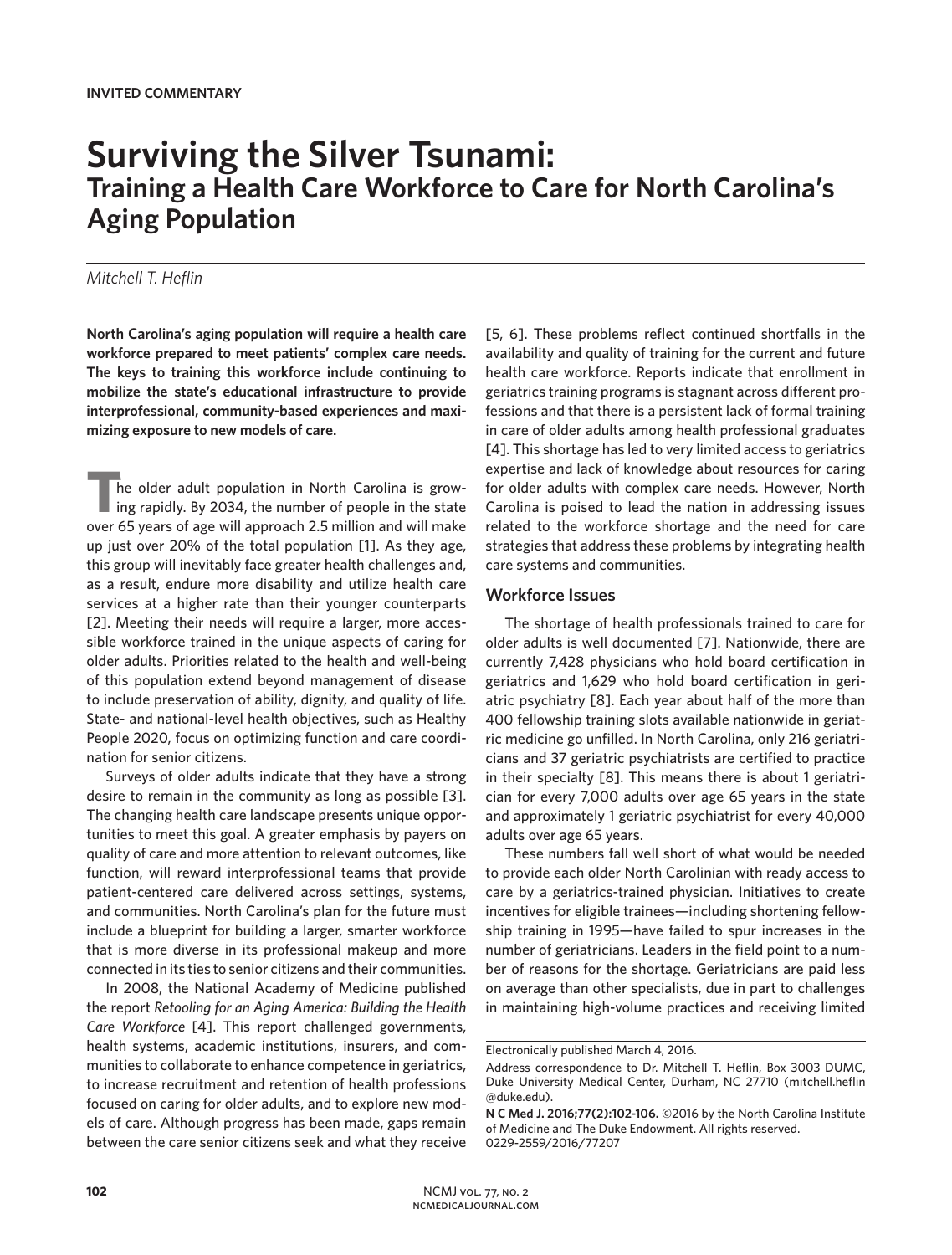reimbursement from Medicare. Beyond that, caring for frail older adults is hard work. Older adults' medical and social situations are complex, and physicians often must modify guideline-based approaches to care [9].

A steady increase in the number of advanced practice providers—including nurse practitioners, physician assistants, and clinical nurse specialists—over the past several years has helped to meet the rising demand for care among senior citizens. Published models indicate improved effectiveness and efficiency in geriatric care delivered by qualified advanced practice providers [10]. However, in North Carolina and 30 other states, physician supervision requirements have limited their ability to meet growing demands [11]. Further, less than 1% of registered nurses and fewer than 3% of advanced practice registered nurses are certified in geriatrics according to the American Geriatric Society [12]. Similar gaps in both size and preparation exist for social work, physical therapy, occupational therapy, psychology, pharmacy, and direct care workers [13].

While a portion of the National Academy of Medicine report describes means of increasing the number of geriatricians through pay incentives, most of the recommendations focus on how to optimize the ability of other providers and professions to care effectively for older adults. Indeed, older adults with complex care needs benefit most from care by an interprofessional team that includes nurses, social workers, pharmacists, and allied health providers. The report called for a renewed focus on programs to train students in these fields and to educate practicing providers in geriatric care principles.

### **What Is Different About Caring for Older Adults?**

Care of older adults is fundamentally different from care provided to younger adults. Most senior citizens suffer from multiple chronic conditions that have cumulative effects on health and function. These conditions often lead to prescription of multiple medications with their own set of potential deleterious effects and interactions. Older adults also frequently suffer from any or all of a set of life altering "geriatric syndromes," including cognitive decline, immobility, falls, and incontinence. Declines in function threaten their ability to live independently and necessitate their finding reliable assistance or changing their living circumstances. All the while, decisions ranging from choice of medical care to location of living require some assessment of prognosis and preference, with engagement of patients and their families in shared decision making. Once decisions are made, health care providers must then bring to bear an understanding of health systems, including Medicare in its various iterations, to cover acute care, long-term care, ambulatory care, and medications. In addition, it is critical that providers have knowledge of community resources, options for in-home and institutional care, and regulatory issues. In North Carolina, a substantial percentage of older adults have limited resources and access to care. Also, a disproportionate number of older

residents live in rural areas and have incomes at or below the poverty line [14]. Care of these patients and their families invariably involves mobilization of local, state, and federal resources (like Medicaid) and determination of eligibility for and enrollment in community care options, such as adult day health programs and programs for all-inclusive care of the elderly (PACE).

## **Workforce Enhancement in North Carolina**

North Carolina boasts a rich array of health professional training options through its universities, community colleges, and community education networks. In 2014, 459 medical students earned degrees in North Carolina from 4 allopathic medical schools, and Campbell University School of Osteopathic Medicine will graduate its inaugural class of students in 2017. All 4 allopathic schools have geriatrics clinical programs that offer training experiences for students and postgraduate trainees, including geriatric medicine fellowships. Further, an array of graduate medical education training opportunities exist at academic health centers, Veterans Affairs (VA) Medical Centers, and community-based settings. Among other primary care and specialty training programs, they offer fellowship positions in geriatric medicine. The state also has 77 accredited nursing schools that graduate students with a range of degrees, from licensed practical nursing degrees to doctorates. In addition, 17 health centers and systems statewide offer education and leadership development through participation in the Nurses Improving Care for Health System Elders (NICHE) program. The state's outstanding community college system covers all 100 counties and offers a range of health professional certificates and associate degrees, including those for direct care workers. Likewise, the state has a very robust network of Area Health Education Centers (AHECs) that sponsor training programs in communities across the state; these programs range from continuing education for practicing professionals to formal accredited training programs for the full range of professions.

### **Interprofessional Programs**

Recent consensus publications provide a competencybased framework for interprofessional education and clinical practice. Ideally, high-functioning teams should operate with a set of shared values, establish clear roles and responsibilities, and implement reliable communication strategies to engage in continuous quality improvement. Several examples exist to guide implementation of teamwork competencies across North Carolina. TEAMStepps training is offered through most institutions and AHECs on a recurring basis. The Virtual Clinical Community Learning Environment at East Carolina University (ECU) offers a means for nursing students to interact with consultants from a range of professions while providing care for a virtual patient [15]. Also at ECU, geriatric faculty developed a teaching nursing home on campus that provides clinical teaching experiences for stu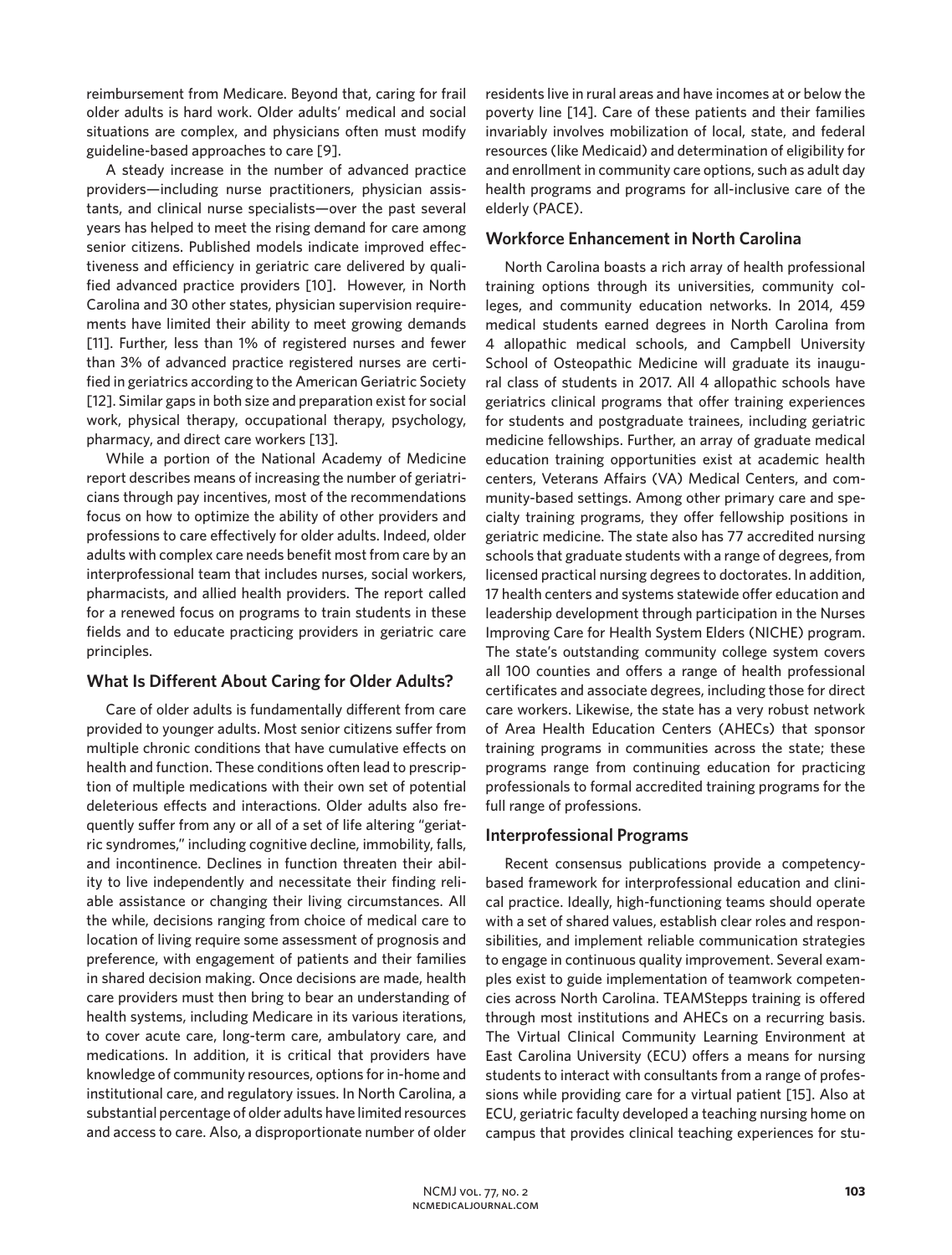*Dickerson sidebar*

dents from medicine, nursing, pharmacy, and physical therapy. Similarly, a course for prelicensure students at Duke University challenges teams of learners from nursing, pharmacy, physical therapy, medicine, and physician assistant programs to develop shared strategies for improving transitions of care for older adults with heart failure [16]. Based on the recommendations of the Interprofessional Education Collaborative, the Duke Geriatric Education Center offers a workshop series for teams from long-term care settings, providing team-building exercises and opportunities to work on a shared performance improvement project.

#### **Community-Based Programs**

Programs that are community-based tend to take learners from the classroom to the bedside, engage them in

clinical care, and allow them to work with practicing professionals. Students from Wake Forest School of Medicine interact with participants in the Meals on Wheels program to learn about the service and to practice home-based performance of specific geriatric competencies [17]. The Community Health and Mobility Partnership program provides an exemplar of an academic-community partnership in which physical therapy and nursing faculty from the University of North Carolina at Chapel Hill work with faculty, physical therapy, physical therapy assistant students, and representatives from local agencies in rural Caldwell County to develop a falls screening and risk management program [18]. Similarly, the Duke Center for Geriatric Nursing Excellence, in collaboration with community colleges, provides educational sessions on dementia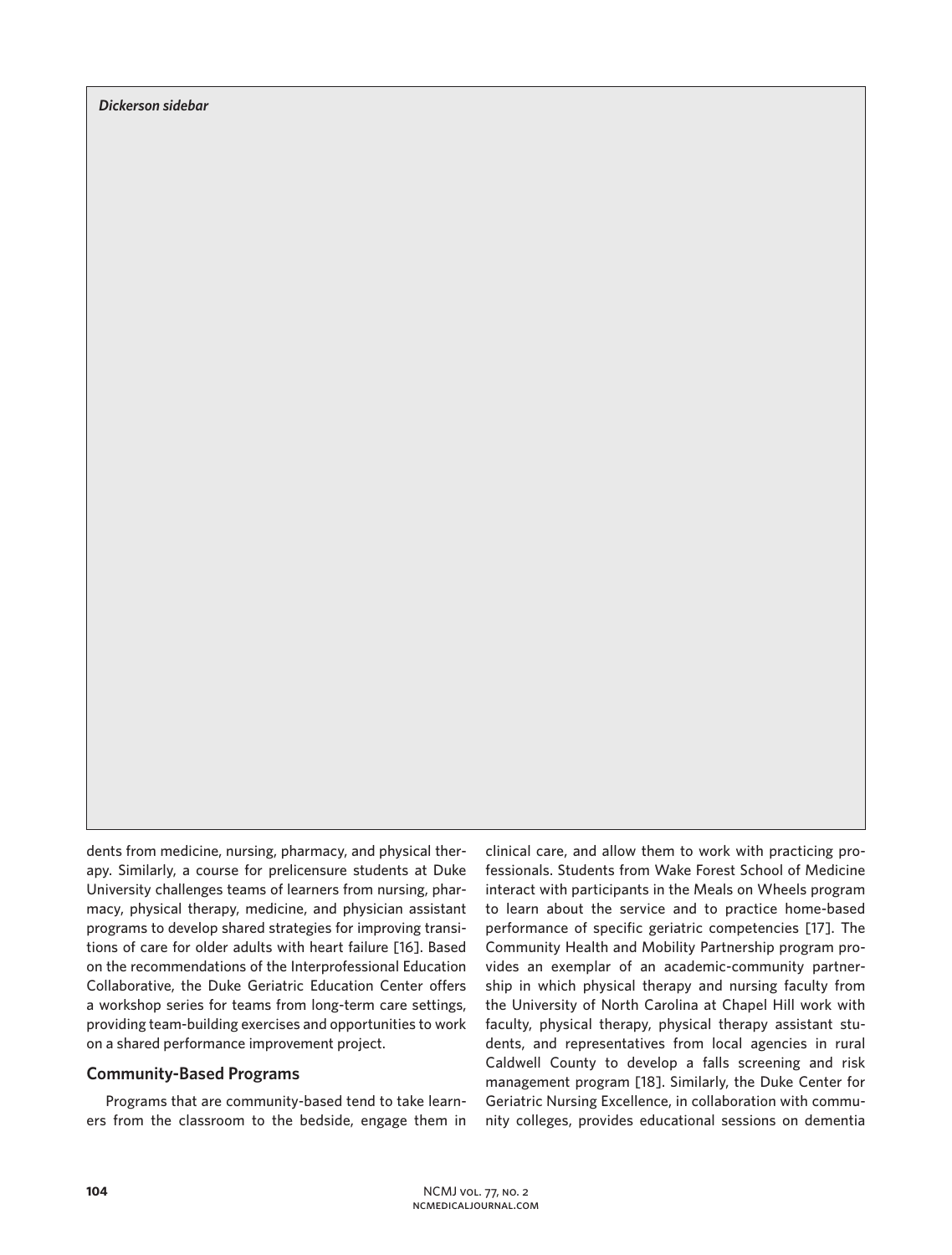*Dickerson sidebar continued*

management for interprofessional staff at a variety of community-based sites across the region, including long-term care facilities and PACE programs.

#### **Models of Care**

Introduction of new models of care for older adults will be a critical feature in the development of the future health care workforce in geriatrics. Ideally, innovative approaches will improve access and experience for frail senior citizens in the community. Successful models will guide reform of reimbursement strategies from fee-for-service models to those that span episodes of illness and integrate care across disciplines, professions, and settings. Examples of this include an array of initiatives developed by Community Care of North Carolina (CCNC) and its constituent networks for the state's underserved and underinsured populations, including elderly individuals. Recently, CCNC was awarded a Practice Transformation Network award to provide technical assistance in performance improvement to practices across the state.

VA Medical Centers have also served as leaders of innovation in geriatrics. VA has a network that spans the state and supports a large interprofessional workforce in its care of older adults. Recent innovations include telehealth geriatric assessment programs that reach primary care practices across the state; these programs promise to improve access to geriatrics while affording educational opportunities for those in more remote primary care practices. VA has also developed innovative home-care programs for frail veterans and their caregivers, with a specific emphasis on those with dementia [19].

Finally, the North Carolina Medical Society has promoted innovation for care of older adults through its Toward Accountable Care collaborative, which has brought together